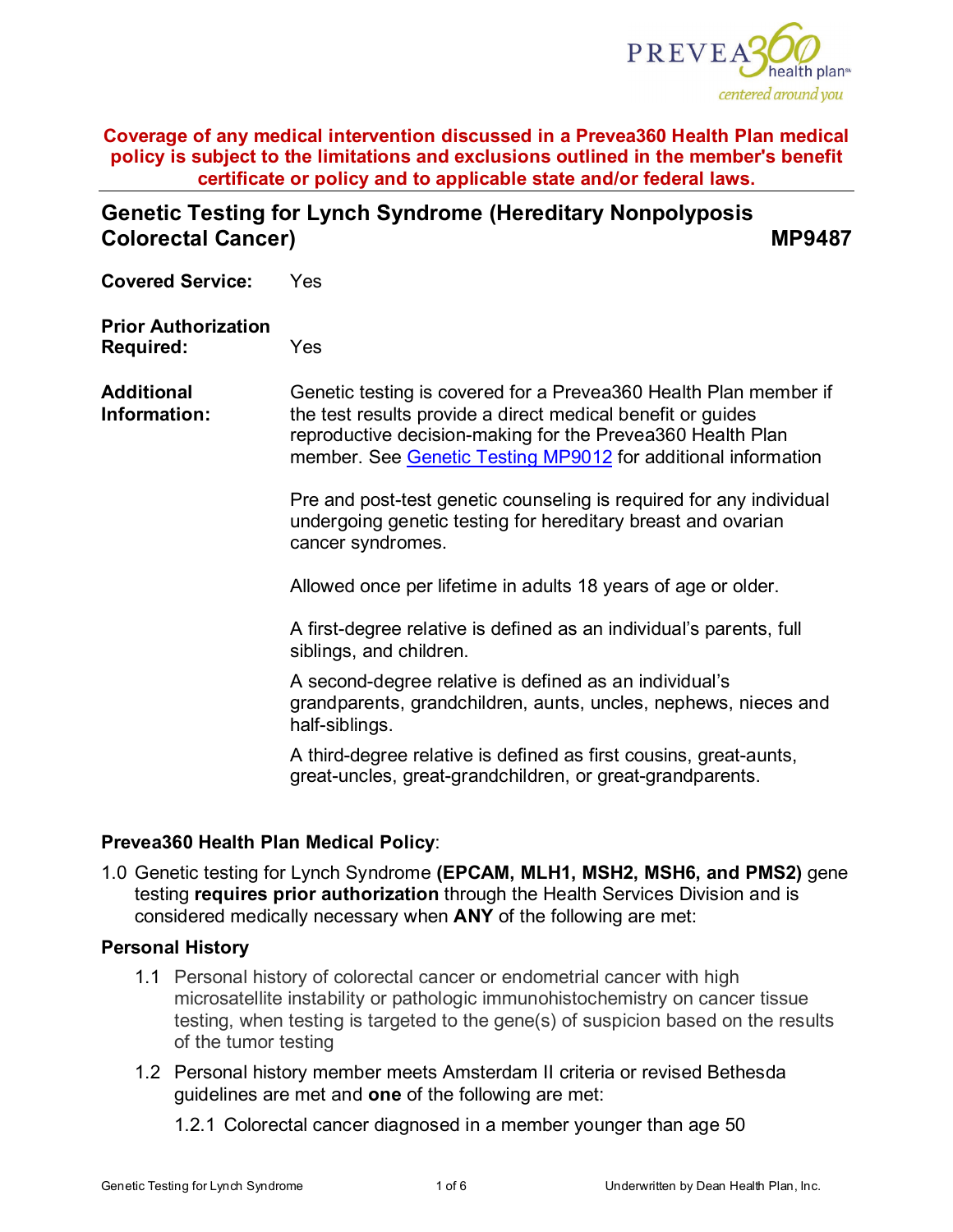

- 1.2.2 Colorectal cancer and **1 or more** additional positively diagnosed tumors associated with Lynch syndrome regardless of age
- 1.2.3 Presence of synchronous (simultaneous) or metachronous (diagnosed at different times) colorectal cancer or other Lynch syndrome related cancer\*\*, regardless of age
- 1.2.4 Colorectal cancer with the MSI-H histology (e.g. presence of tumorinfiltrating lymphocytes, Crohn's-like lymphocytic reaction, mucinous/signetring differentiation, or medullary growth pattern) diagnosed in an individual who is under age 60
- 1.2.5 Colorectal or endometrial cancer diagnosed in a member with one or more first-degree or second-degree relatives with a Lynch syndrome related cancer\*\*, with one of the cancers diagnosed under age 50
- 1.2.6 Colorectal or endometrial cancer diagnosed in a member with two or more first- or second-degree relatives with a Lynch syndrome related cancer\*\*, regardless of age.
- 1.2.7 Personal history of colorectal cancer or endometrial cancer with high microsatellite instability or pathologic immunohistochemistry on cancer tissue testing.
- 1.2.8 Personal history of endometrial cancer diagnosed before age 50 years
- 1.3 Individual with ≥ 5% risk of Lynch syndrome on a mutation prediction model (e.g. MMRpro, PREMM5 or MMRpredict).
- 1.4 First degree, second degree, or third degree relative of person with known EPCAM, MLH1, MSH2, MSH6 or PMS2 gene mutation by DNA sequencing testing, when testing is targeted to the known familial mutation.

# **Family History**

- 1.5 An individual without a personal history of cancer who has family history of **ANY** of the following:
	- 1.5.1 First-degree relative of person with known EPCAM, MLH1, MSH2, MSH6, or PMS2 gene mutation by DNA sequence testing
	- 1.5.2 At least one or more first-degree relatives with colorectal or Lynch syndrome-related tumor before age 50 years
	- 1.5.3 At least one or more first-degree relatives with colorectal or endometrial cancer, and another synchronous or metachronous Lynch syndromerelated cancer\*\*
	- 1.5.4 At least two or more first- or second-degree relatives diagnosed with colorectal cancer or Lynch syndrome-related tumor, with at least one diagnosed prior to age 50 years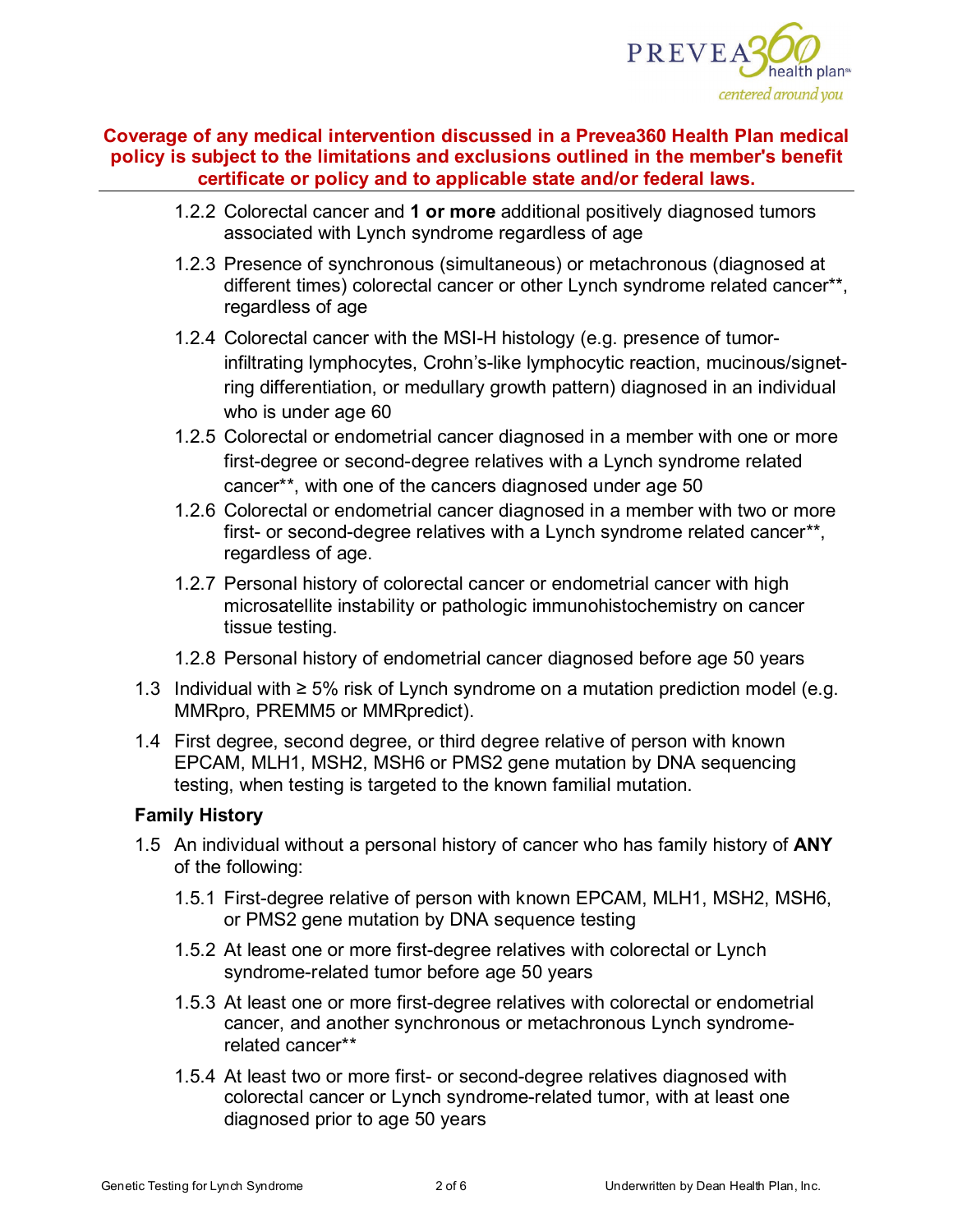

- 1.5.5 At least three or more first- or second-degree relatives with Lynch syndrome- related cancers\*\*, regardless of age
- 2.0 Prevea360 Health Plan considers multigene hereditary cancer panels that accompany Lynch syndrome genes experimental and investigational and therefore not medically necessary. There is insufficient published evidence to support their clinical utility and validity. The only Lynch syndrome panels that are considered medically necessary are the five genes noted above exclusively.

*NOTE:\*\* Lynch-related cancers: colorectal, endometrial, keratoacanthoma, stomach, ovarian, small bowel, ureter or renal pelvis, sebaceous adenoma or carcinoma, hepatobiliary, pancreas, brain cancer.*

# **CPT/HCPCS Codes Related to MP9487**

\* The list of codes (and their descriptors, if any) is provided for informational purposes only and may not be all inclusive or current. Listing of a code in this medical policy does not imply that the service described by the code is a covered or non-covered service. Benefit coverage for any service is determined by the member's policy of health coverage with Prevea360 Health Plan. Inclusion of a code above does not imply any right to reimbursement or guarantee claim payment. Other medical policies may also apply.

| <b>CPT Code:</b> | <b>CPT Code Description:</b>                                                                                                                                                                                                                                                                                                                                                                                                    |  |
|------------------|---------------------------------------------------------------------------------------------------------------------------------------------------------------------------------------------------------------------------------------------------------------------------------------------------------------------------------------------------------------------------------------------------------------------------------|--|
| 0101U            | Hereditary colon cancer disorders (eg, Lynch syndrome, PTEN<br>hamartoma syndrome, Cowden syndrome, familial adenomatosis<br>polyposis), genomic sequence analysis panel utilizing a combination of<br>NGS, Sanger, MLPA, and array CGH, with MRNA analytics to resolve<br>variants of unknown significance when indicated (15 genes [sequencing]<br>and deletion/duplication], EPCAM and GREM1 [deletion/duplication<br>only]) |  |
| 0238U            | Hereditary colon cancer disorders (eg, Lynch syndrome, PTEN<br>hamartoma syndrome, Cowden syndrome, familial adenomatosis<br>polyposis), targeted mRNA sequence analysis panel (APC, CDH1,<br>CHEK2, MLH1, MSH2, MSH6, MUTYH, PMS2, PTEN, and TP53) (List<br>separately in addition to code for primary procedure)                                                                                                              |  |
| 0130U            | Hereditary colon cancer disorders (eg, Lynch syndrome, PTEN<br>hamartoma syndrome, Cowden syndrome, familial adenomatosis<br>polyposis), targeted mRNA sequence analysis panel (APC, CDH1,<br>CHEK2, MLH1, MSH2, MSH6, MUTYH, PMS2, PTEN, and TP53) (List<br>separately in addition to code for primary procedure)                                                                                                              |  |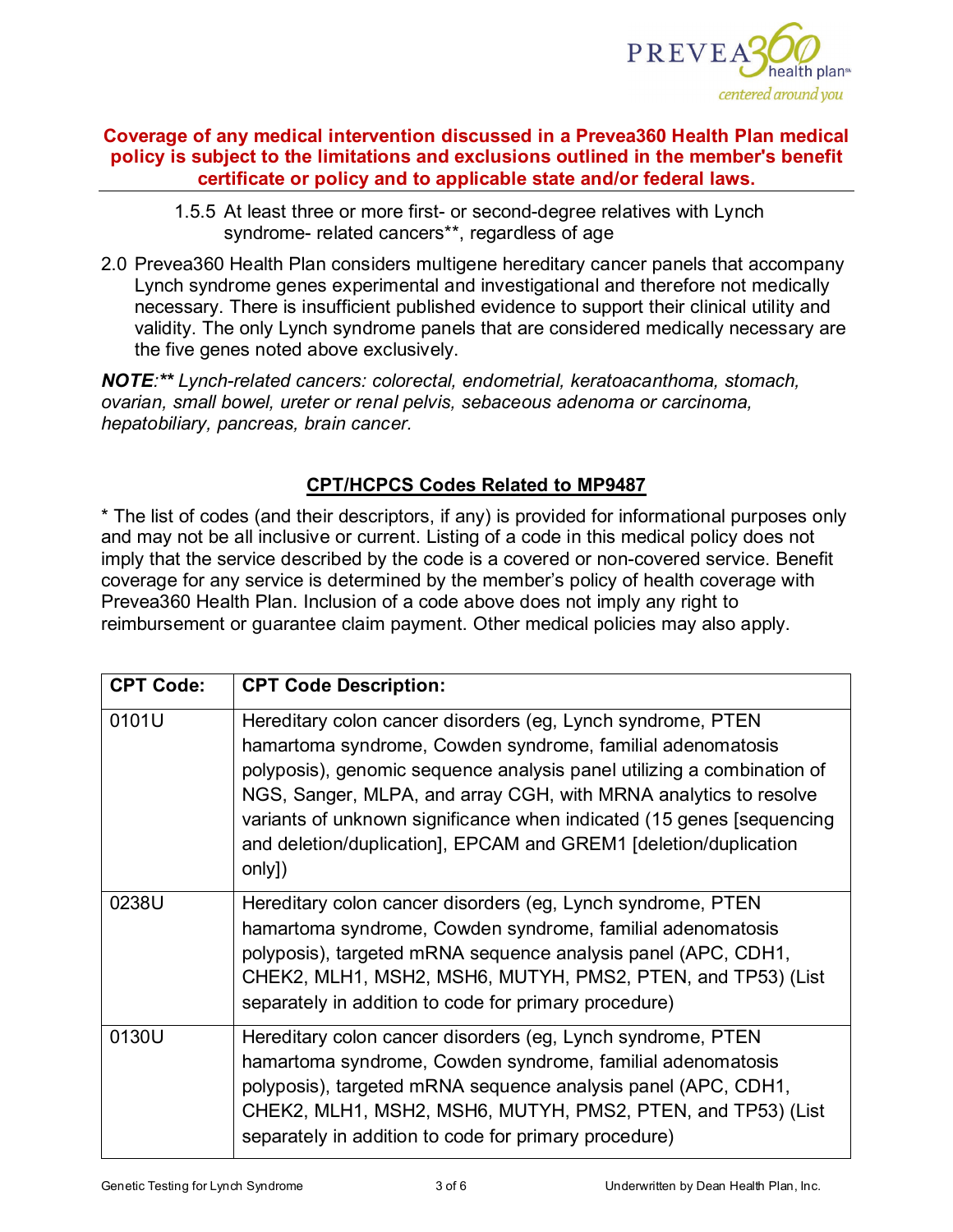

| <b>CPT Code:</b> | <b>CPT Code Description:</b>                                                                                                                                                                                                                                                                                 |  |  |
|------------------|--------------------------------------------------------------------------------------------------------------------------------------------------------------------------------------------------------------------------------------------------------------------------------------------------------------|--|--|
| 0158U            | MLH1 (mutL homolog 1) (eg, hereditary non-polyposis colorectal cancer,<br>Lynch syndrome) mRNA sequence analysis (List separately in addition<br>to code for primary procedure) (e.g. Custom Next + RNA: MLHI)                                                                                               |  |  |
| 0159U            | MSH2 (mutS homolog 2) (eg, hereditary colon cancer, Lynch syndrome)<br>mRNA sequence analysis (List separately in addition to code for primary<br>procedure) (e.g. CustomNext + RNA: MSH2)                                                                                                                   |  |  |
| 0160U            | MSH6 (mutS homolog 6) (eg, hereditary colon cancer, Lynch syndrome)<br>mRNA sequence analysis (List separately in addition to code for primary<br>procedure) (e.g. CustomNext + RNA: MSH6)                                                                                                                   |  |  |
| 0161U            | PMS2 (PMS1 homolog 2, mismatch repair system component) (eg,<br>hereditary non-polyposis colorectal cancer, Lynch syndrome) mRNA<br>sequence analysis (List separately in addition to code for primary<br>procedure) (e.g. CustomNext + RNA: PMS2)                                                           |  |  |
| 0162U            | Hereditary colon cancer (Lynch syndrome), targeted mRNA sequence<br>analysis panel (MLH1, MSH2, MSH6, PMS2) (List separately in addition<br>to code for primary procedure)                                                                                                                                   |  |  |
| 0238U            | Oncology (Lynch syndrome), genomic DNA sequence analysis of MLH1,<br>MSH2, MSH6, PMS2, and EPCAM, including small sequence changes<br>in exonic and intronic regions, deletions, duplications, mobile element<br>insertions, and variants in non-uniquely mappable regions (e.g.<br>CustomNext + RNA: Lynch) |  |  |
| 81201            | APC (adenomatous polyposis coli) (e.g., familial adenomatosis<br>polyposis [FAP], attenuated FAP) gene analysis; full gene sequence                                                                                                                                                                          |  |  |
| 81203            | APC (adenomatous polyposis coli) (e.g., familial adenomatosis<br>polyposis [FAP], attenuated FAP) gene analysis; duplication/deletion<br>variants                                                                                                                                                            |  |  |
| 81288            | MLH1 (mutL homolog 1, colon cancer, nonpolyposis type 2) (e.g.,<br>hereditary non-polyposis colorectal cancer, Lynch syndrome) gene<br>analysis; promoter methylation analysis                                                                                                                               |  |  |
| 81292            | MLH1 (mutL homolog 1, colon cancer, nonpolyposis type 2) (e.g.,<br>hereditary non-polyposis colorectal cancer, Lynch syndrome) gene<br>analysis; full sequence analysis                                                                                                                                      |  |  |
| 81293            | MLH1 (mutL homolog 1, colon cancer, nonpolyposis type 2) (e.g.,<br>hereditary non-polyposis colorectal cancer, Lynch syndrome) gene<br>analysis; known familial variants                                                                                                                                     |  |  |
| 81294            | MLH1 (mutL homolog 1, colon cancer, nonpolyposis type 2) (e.g.,<br>hereditary non-polyposis colorectal cancer, Lynch syndrome) gene<br>analysis; duplication/deletion variants                                                                                                                               |  |  |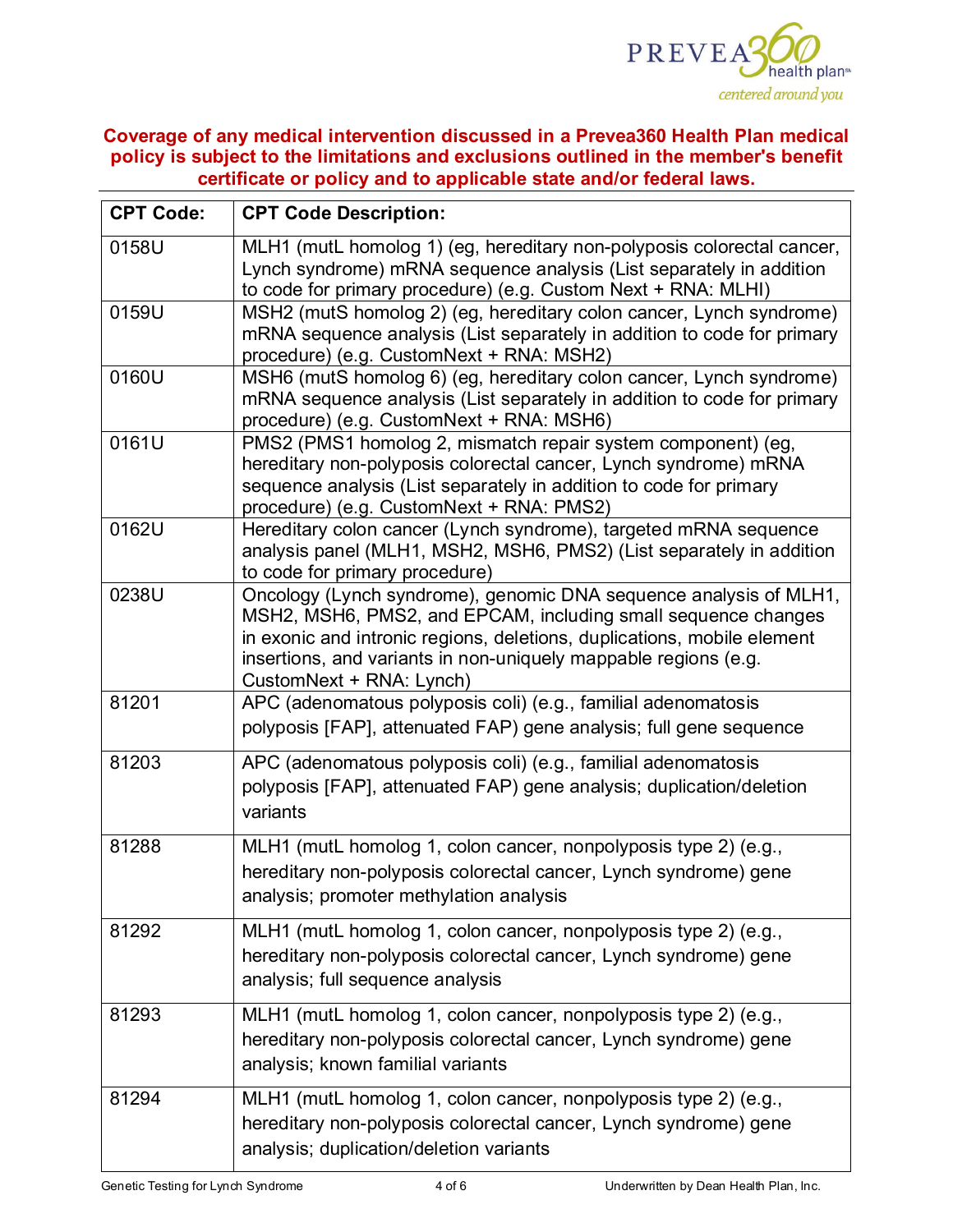

| <b>CPT Code:</b> | <b>CPT Code Description:</b>                                                                                                                                                                                                                      |  |  |
|------------------|---------------------------------------------------------------------------------------------------------------------------------------------------------------------------------------------------------------------------------------------------|--|--|
| 81295            | MSH2 (mutS homolog 2, colon cancer, nonpolyposis type 1) (e.g.,<br>hereditary non-polyposis colorectal cancer, Lynch syndrome) gene<br>analysis; full sequence analysis                                                                           |  |  |
| 81296            | MSH2 (mutS homolog 2, colon cancer, nonpolyposis type 1) (e.g.,<br>hereditary non-polyposis colorectal cancer, Lynch syndrome) gene<br>analysis; known familial variants                                                                          |  |  |
| 81297            | MSH2 (mutS homolog 2, colon cancer, nonpolyposis type 1) (e.g.,<br>hereditary non-polyposis colorectal cancer, Lynch syndrome) gene<br>analysis; duplication/deletion variants                                                                    |  |  |
| 81298            | MSH6 (mutS homolog 6 [E. coli]) (e.g., hereditary non-polyposis<br>colorectal cancer, Lynch syndrome) gene analysis; full sequence<br>analysis                                                                                                    |  |  |
| 81299            | MSH6 (mutS homolog 6 [E. coli]) (e.g., hereditary non-polyposis<br>colorectal cancer, Lynch syndrome) gene analysis; known familial<br>variants                                                                                                   |  |  |
| 81300            | MSH6 (mutS homolog 6 [E. coli]) (e.g., hereditary non-polyposis<br>colorectal cancer, Lynch syndrome) gene analysis; duplication/deletion<br>variants                                                                                             |  |  |
| 81301            | Microsatellite instability analysis (e.g., hereditary non-polyposis<br>colorectal cancer, Lynch syndrome) of markers for mismatch repair<br>deficiency (e.g., BAT25, BAT26), includes comparison of neoplastic and<br>normal tissue, if performed |  |  |
| 81317            | PMS2 (postmeiotic segregation increased 2 [S. cerevisiae]) (e.g.,<br>hereditary non-polyposis colorectal cancer, Lynch syndrome) gene<br>analysis; full sequence analysis                                                                         |  |  |
| 81318            | PMS2 (postmeiotic segregation increased 2 [S. cerevisiae]) (e.g.,<br>hereditary non-polyposis colorectal cancer, Lynch syndrome) gene<br>analysis; known familial variants                                                                        |  |  |
| 81319            | PMS2 (postmeiotic segregation increased 2 [S. cerevisiae]) (e.g.,<br>hereditary non-polyposis colorectal cancer, Lynch syndrome) gene<br>analysis; duplication/deletion variants                                                                  |  |  |
| 81403            | Molecular Pathology Procedure Level 4                                                                                                                                                                                                             |  |  |